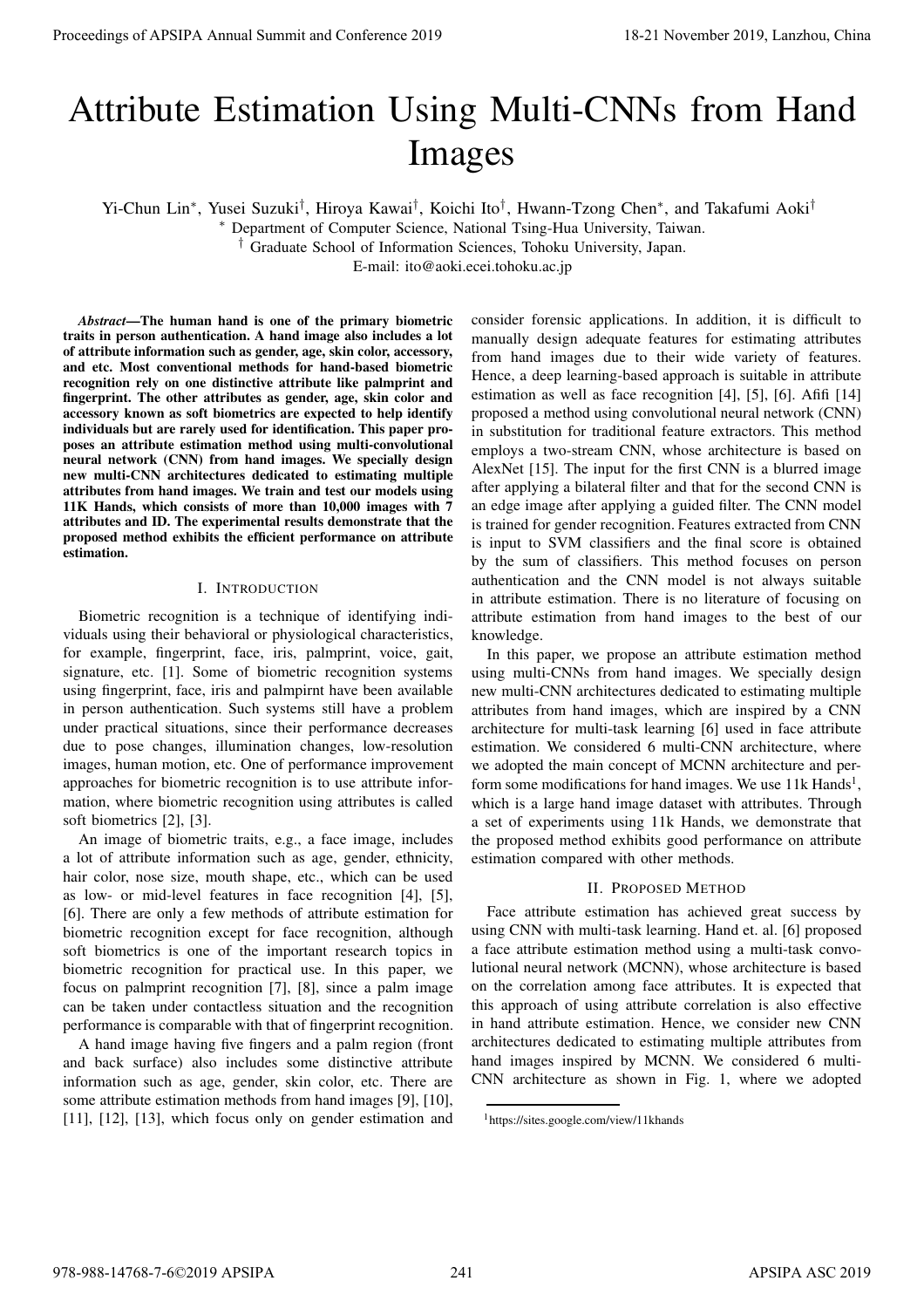

Fig. 1. Multi-CNN architectures proposed in this paper.

the main concept of MCNN architecture and perform some modifications for hand images.

The first modification is according to the relation among attributes. We present a simple model assuming that attributes are highly related each other. In this case, we can use the architecture containing only one feature extractor for all the attributes as shown in Fig. 1 (f). This architecture is referred to "Complete sharing". For comparison, another base model is designed with a completely parallel architecture called "Complete separation", where each feature extractor learns only one attribute information as shown in Fig. 1 (e).

The second modification is attribute grouping. Unlike facial attributes, hand attributes share regional information. A hand image can be separated into fingers and a palm or dorsal region to extract distinctive area features. Attributes such as gender and age belong to a palm or dorsal region, while other attributes such as necessaries and nail polish belong to finger regions. Hence, we can make two major groups for region feature extractor. Note that ID is not included in both groups, since the ID feature contains more personal information, which are often regarded as bias comparing to common features. Therefore, we treat ID as the third group. This architecture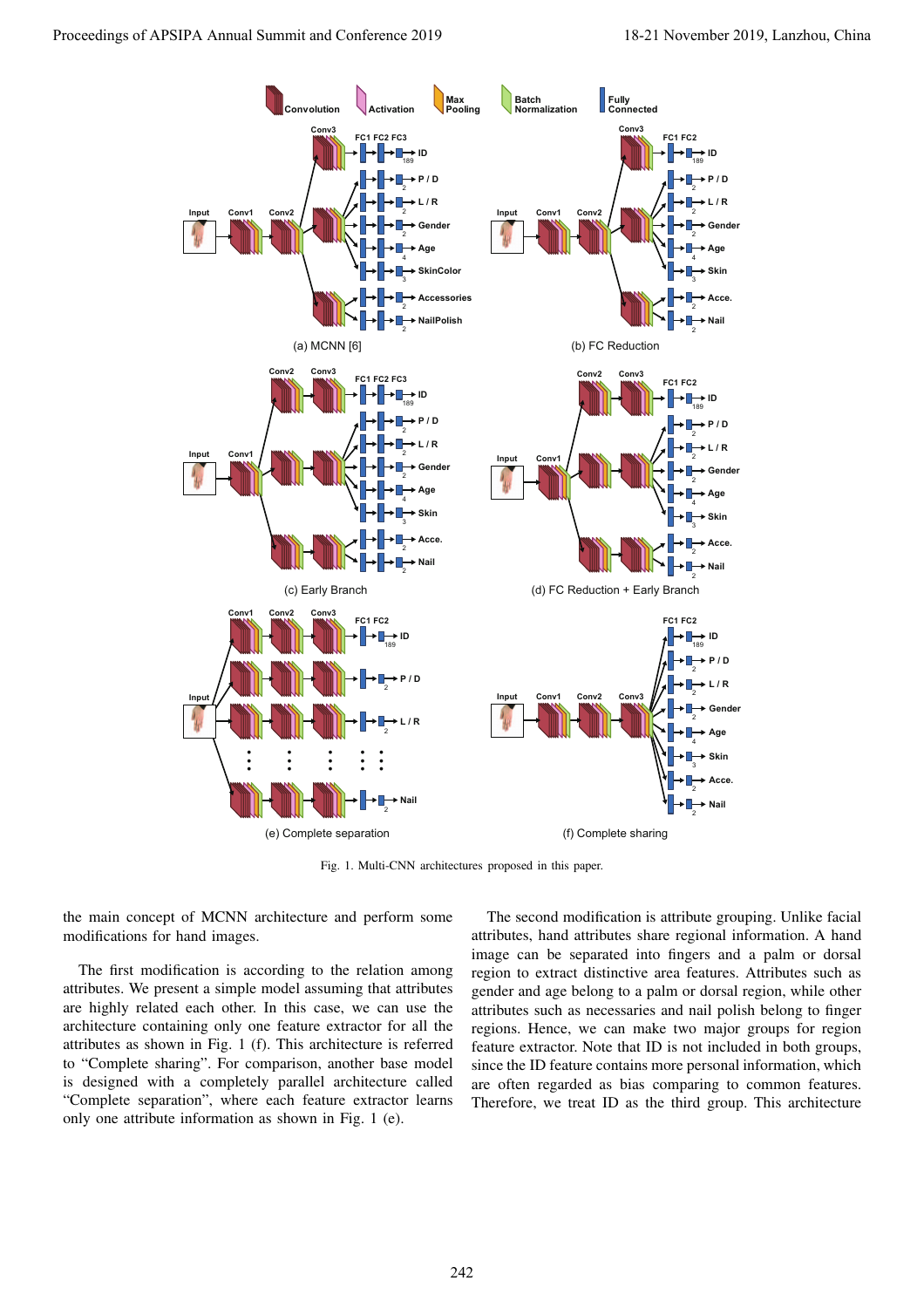is designed based on MCNN as shown in Fig. 1 (a) and is called "MCNN". We also consider removing one FC layer from "MCNN", since the size of hand datasets is much smaller than that of face datasets. The redundant parameters may lead to over-fitting of the model, and reducing the number of parameters is for compact implementation. This architecture is shown in Fig. 1 (b) and is called "FC Reduction".

The last modification is the amount of shared information. For both "FC Reduction" and "MCNN", the feature extractors concentrate more on information common to all the attributes rather than representational information of each attribute, since there are two shared layers. Considering that the unique information may provide more assistance on each attribute estimation, we intensify the learning of region features by reducing one shared layer for both "FC Reduction" and "MCNN". The two new models are called "Early Branch" and "FC Reduction + Early Branch" and are shown in Fig. 1 (c) and (d), respectively.

For the parameters of the models, Conv1 possesses 75 7x7 convolution filters, Conv2 possesses 200 5x5 filters and Conv3 possesses 300 3x3 filters. The stride of all convolutional layers is 1. Each convolutional layer is followed by a ReLU, 3x3 Max Pooling with stride 3 and Batch Normalization. Except for the last FC layers, all the FCs have 512 units and are followed by a ReLU with a 30% dropout. For the last FCs, the units are depended on the class of each attribute.

### III. EXPERIMENTS

#### *A. Dataset*

There are some hand image datasets with labeled attributes such as Sun et al. [16], Yoruk et al. [17], Hu et al. [18], Kumar [19], Ferrer et al. [20], and Afifi [14]. Most datasets provide only a few attributes and insufficient number of hand images for CNNs. Among them, 11k Hands<sup>1</sup> provided by Afifi [14] consists of more than 10,000 images with 8 attributes. Therefore, we used 11K Hands in the following experiments. Fig. 2 shows the samples of each attribute. This dataset consists of 189 subjects and 58 images per person. The total number of hand images is 11,076 and the image size is  $1,600 \times 1,200$  pixels. 11K Hands contains 8 attributes: (i) the subject ID, (ii) gender, (iii) age, (iv) skin color, (v) hand side (dorsal and palmar), (vi) right or left hand, (vii) accessories, and (viii) nail polish. The subjects range in age from 18 to 75. In our experiments, the age is divided into 4 classes:  $18 \sim 30$ ,  $31 \sim 45$ ,  $46 \sim 60$ , and  $61 \sim 75$ . The skin color is divided into 4 groups in the original dataset, which are "very fair", "fair", "medium", and "dark". In our experiments, we integrate "very fair" into "fair" to avoid the bias, since the number of "very fair" subjects is only 5. Proceeding of APSIPA Annual Summit and Conference 2019<br>
Lands 2005 Proceedings of APSIPA Annual Summit and Conference 2019<br>
Lands 2019 Proceedings of APSIPA Annual Summit and Conference 2019<br>
Lands of Conference 2019 and

## *B. Experimental settings*

The experiments are implemented on an Intel Xeon CPU E5 - 1650 v4 @ 3.60 Hz CPU, 64GB RAM and NVIDIA GTX 1080 Ti GPU. We compare the performance on attribute estimation with all the CNN architectures using the 11k Hands dataset. All the methods are implemented using PyTorch.



Fig. 2. Example of hand images for each attribute in 11k Hands.

We implement data augmentation on the dataset including random crop and random rotation with degree range between plus and minus 10 degrees. Then, the hand images are resized to  $224 \times 224$  pixels and their pixel values are normalized in terms of mean and variance, which are optimized in ImageNet data. The loss is calculated by cross entropy and the initial learning rate is 0.001, which is controlled by the PyTorch function "CosineAnnealingLR", where the maximum number of iterations is 100. We use Nesterov Accelerated Gradients Optimizer [21]. We train the network for both attribute estimation and identification for maximum 100 epochs and use a batch size of 8. To avoid overfitting, early stopping is activated when the loss on the validation data does not improve in 10 consecutive epochs.

We divide the dataset into dorsal set and palmar set. In each set, we subsample 4 training images and 1 validation image per person from 189 subjects. The total number of used images is 1,512 for training and 378 for validation. From the remaining images in each set, we randomly select 2 images per person for testing. The process of evaluation is repeated 10 times for all the attributes and calculate the average accuracy.

## *C. Experimental results*

Table I summarizes the experimental results. From the results of "Complete sharing", we validate attribute features share some common features so that weight sharing in MCNN can be applied to estimating multiple attributes. However, comparing with the other models, one feature extractor is insufficient to cover all kinds of attribute information. This fact indicates that dedicated feature extractors for attributes are required. "Complete separation" applied completely independent feature extractors for each attribute shows a slight improvement in most attributes and an unexpected increasing of ID accuracy. This result informs that ID possesses more unique information and shares fewer features with the other attributes. To recognize ID from hand images, ID should be separated from the other attributes if weight sharing is applied. From the results of the two models, it implies that the proper utilization of weight sharing is able to replace some of the feature extractors without sacrificing the performance.